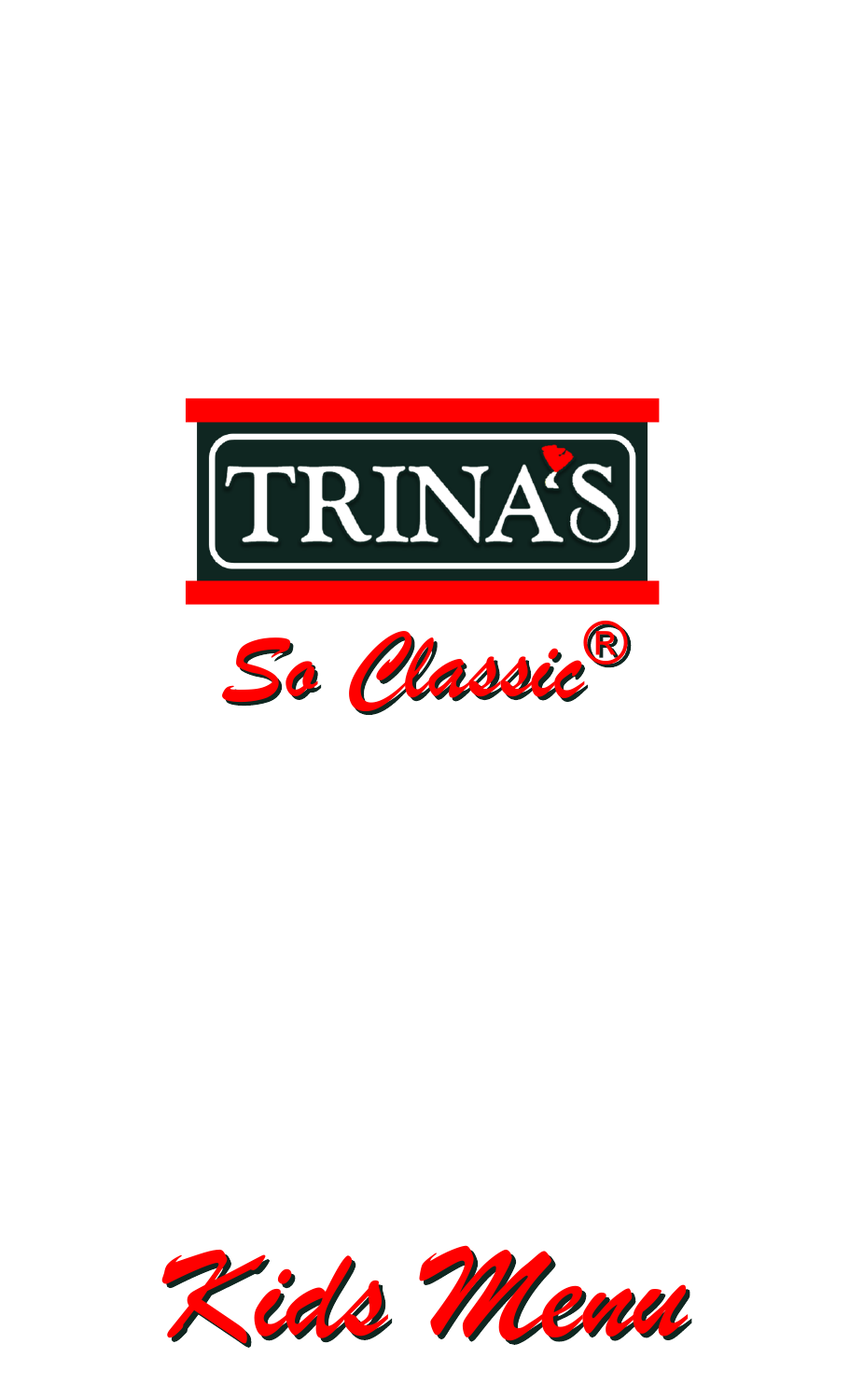



#### **MINI CORN DOGS**

Our fresh and corn battered mini never-frozen hot dogs, golden fried, served with mustard and ketchup on the side. 3.25

## **CHEESE FRIES**

Our fresh seasoned hot fries topped with cheddar cheese, served with buttermilk ranch sauce on the side. 3.95

# **MOZZARELLA STICKS**

Our fresh cut mozzarella cheese sticks, hand-battered, golden fried, served with buttermilk ranch and zesty marinara sauces on the side. 3.25

# **CHEDDAR STICKS**

Our fresh cut cheddar cheese sticks, hand-battered, golden fried, served with buttermilk ranch sauce on the side. 3.25

# **CHEDDAR FRIED CARROTS**

Our fresh, crisp, never-frozen baby carrot sticks hand-battered, golden fried with cheddar cheese, served with buttermilk ranch on the side.

3.95

#### **MINI FRIED PB&J SANDWICH BITES**

Our fresh peanut butter and raspberry jelly topped and sandwiched on our bite size cut white bread, tempura battered, golden fried, dusted in our powdered sugar.  $4.25$ 

#### **KIDS' CHICKEN TENDERS**

Our fresh, never-frozen white meat chicken tenders, crispy battered, golden fried and served with your choice of buttermilk ranch, honey Dijon or honey barbecue sauce on the side. 4.25

#### **FRIED GREEN BEANS**

Our fresh, never-frozen green beans hand-battered, golden fried and served with buttermilk ranch sauce on the side.

3.25

# **FRIED APPLE SLICES**

Our fresh sliced granny smith apples hand-battered, golden fried, served with cinnamon caramel sauce on the side. 3.25

# **FRIED MACARONI & CHEESE BITES**

Our fresh homemade cheddar cheese cream sauce mixed with our macaroni noodles rolled with our batter and golden fried into bites, served with ketchup on the side.

4.25



# **ENTREES THE GREAT KIDSBURGER®**

Our fresh 100% ground chuck 4 oz. hamburger patty, wider than the bun, flame-grilled and topped with sliced American cheese, on our sesame seed bun, served with our fresh seasoned hot fries. 3.95

#### **GRILLED CHICKEN BREAST**

Our fresh, never-frozen boneless, skinless, lean chicken breast, flamegrilled and served with a cup of fresh grapes and sliced apples. 3.95

#### **AMERICA'S KIDSRIBS®**

Our fresh, never-frozen, slow smoked 4 spare bone-in baby back ribs, sauced with our honey barbecue sauce and served with our fresh seasoned hot fries. 4.95

# **KIDS' CHEESE OR PEPPERONI PIZZA**

Our fresh hand-tossed wood-fried 4" pizza topped as your choice of plain cheese or with pepperonis plus both with marinara sauce, served with a cup of fresh grapes and sliced apples. 5.25

#### **HOT DOG**

Our fresh all-American natural beef hot dog, quarter inch long topped on our fresh homemade baked hot dog bun, served with our fresh seasoned hot fries and side of mustard and ketchup. 3.95

#### **GRILLED CHEESE SANDWICH**

Our fresh cheddar cheese topped on our fresh Texas toasted white bread, grilled and served with potato chips and ketchup on the side. 3.95

# **TACO BASKET**

Two of our fresh fried crispy taco shells filled with your choice of ground sirloin beef or flame-grilled chicken breast lean slices with fresh shredded lettuce, diced tomatoes and shredded cheddar cheese, served with cup of fresh grapes and apple slices. 4.25

#### **KIDS' CHICKEN FAJITAS**

Our black iron sizzling skillet (please, use caution!) topped with our fresh flame-grilled lean chicken breast with bell peppers, served with cheddar cheese, homemade flour tortillas, fresh chopped tomatoes, fresh shredded lettuce and sour cream on the side. 5.95

#### **GRILLED CHICKEN SANDWICH**

Our fresh, never-frozen boneless, skinless lean chicken breast topped on our fresh sesame seed bun with Swiss cheese, fresh lettuce, sliced tomatoes, and honey Dijon sauce, served with fresh seasoned hot fries.

4.25



*Are for AGES 12 & UNDER ONLY!* **Come with endless servings of our HOMEMADE BAKED YEAST ROLLS with WHIPPED HONEY BUTTER, 10 oz. KIDS' DRINK, a ROSE-SHAPED SUGAR COOKIE and endless trips to our FRESH CLEAN SALAD BAR!** © 2022, 1973 Ryan J. Chronic International Inc.



**http://trinasrestaurants.com http://rchronic.com**